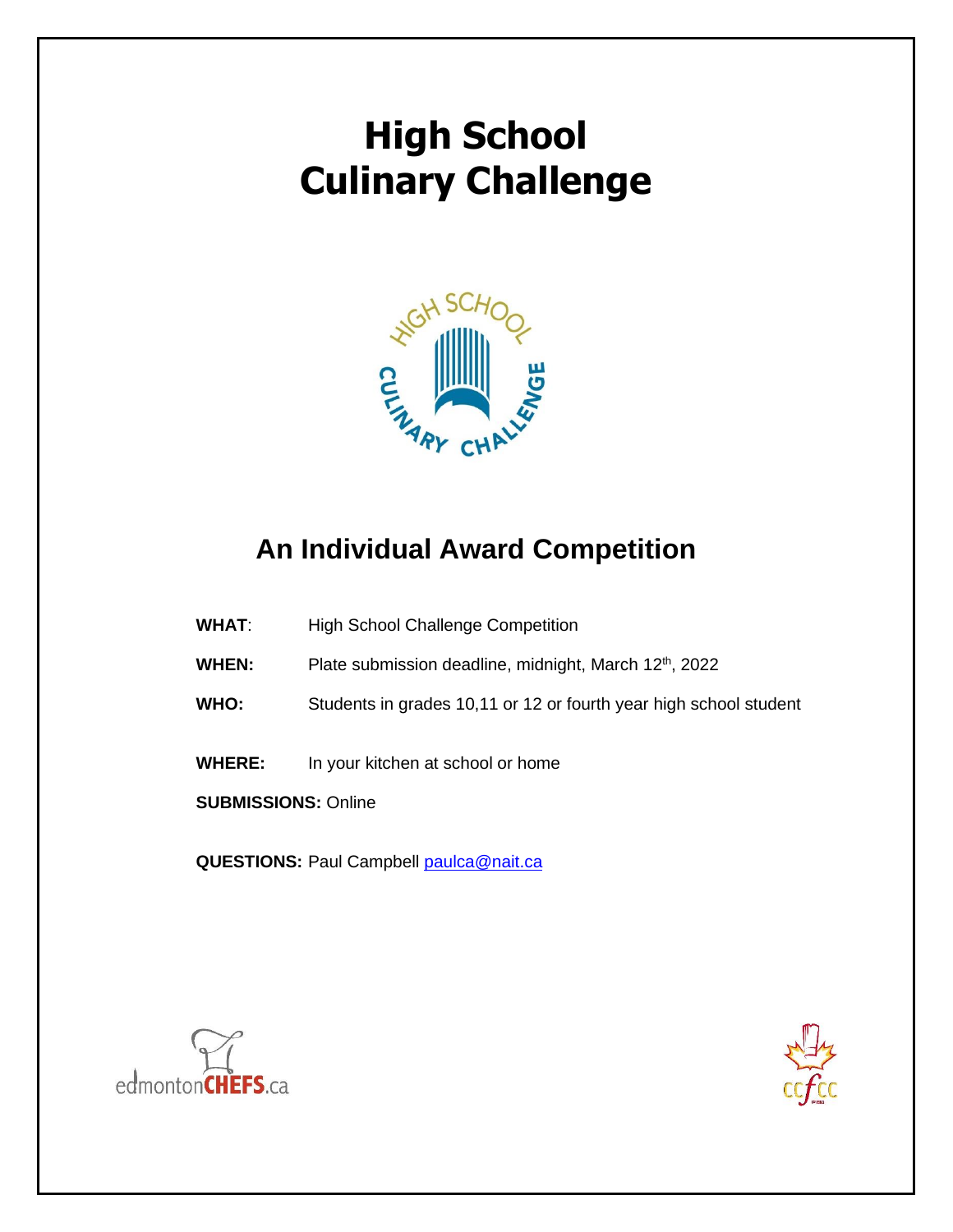# **COMPETITOR'S PACKAGE**

# **A Culinary and Baking Showcase Competition**

#### **Overview**

This is an individual based culinary and baking competition designed to challenge the student's culinary or baking expertise.

The student may choose to make one dish from the three categories. Either an appetizer, entrée or dessert. You may enter more than one category.

Each person will be required to prepare and present one dish from your chosen category(s). Evaluation will be based on but not limited to, recipe organization, cooking skills, presentation & creativity.

**Date:** March 12th, 2022

#### **Competition Menu**

Spinach & Ricotta Ravioli or Tortellini with Mushroom Sauce

Chicken Ballotine, Duchesse Potatoes, Bouquetiere of Vegetables and Pan Gravy

Chocolate Cake, Raspberry Coulis, Caramel Sauce and Chantilly Cream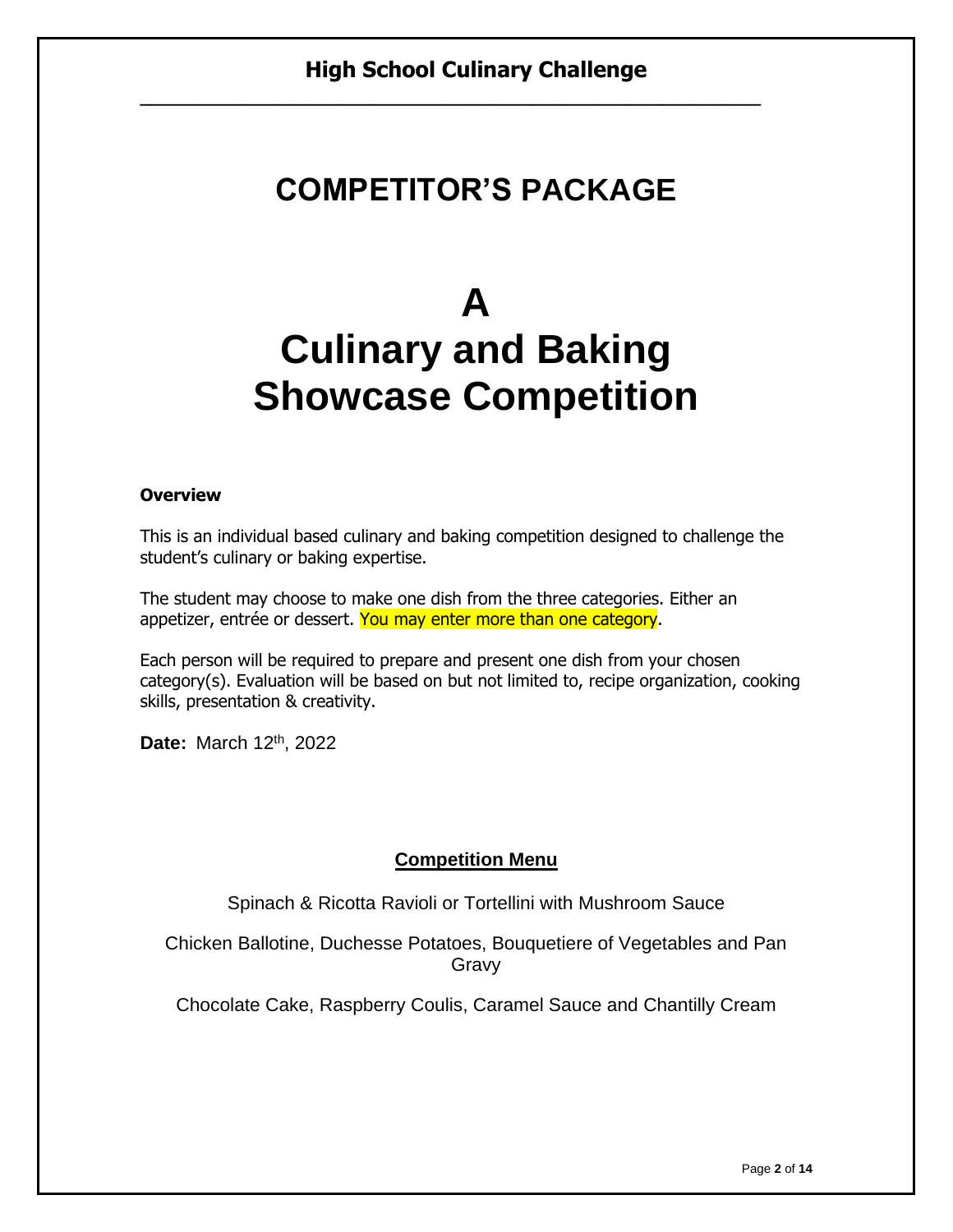#### **COOKING TERMINOLOGY:**

• Batonnet – 1/4 inch by 1/4 inch by 3 inches (6mm x 6mm x 76mm)

**\_\_\_\_\_\_\_\_\_\_\_\_\_\_\_\_\_\_\_\_\_\_\_\_\_\_\_\_\_\_\_\_\_\_\_\_\_\_\_\_\_\_\_\_\_\_\_\_\_\_\_\_\_\_\_\_\_**

- Small dice  $-1/4$  inch by 1/4 inch by 1/4 inch (6mm x 6mm x 6mm)
- Medium dice  $-$  1/<sub>2</sub> inch by 1/<sub>2</sub> inch by 1/<sub>2</sub> inch (12mm x 12mm x 12mm)
- Reduce to cook down to desired consistency
- $\bullet$  t teaspoon 5 ml
- $\bullet$  T tablespoon 15 ml
- TT To Taste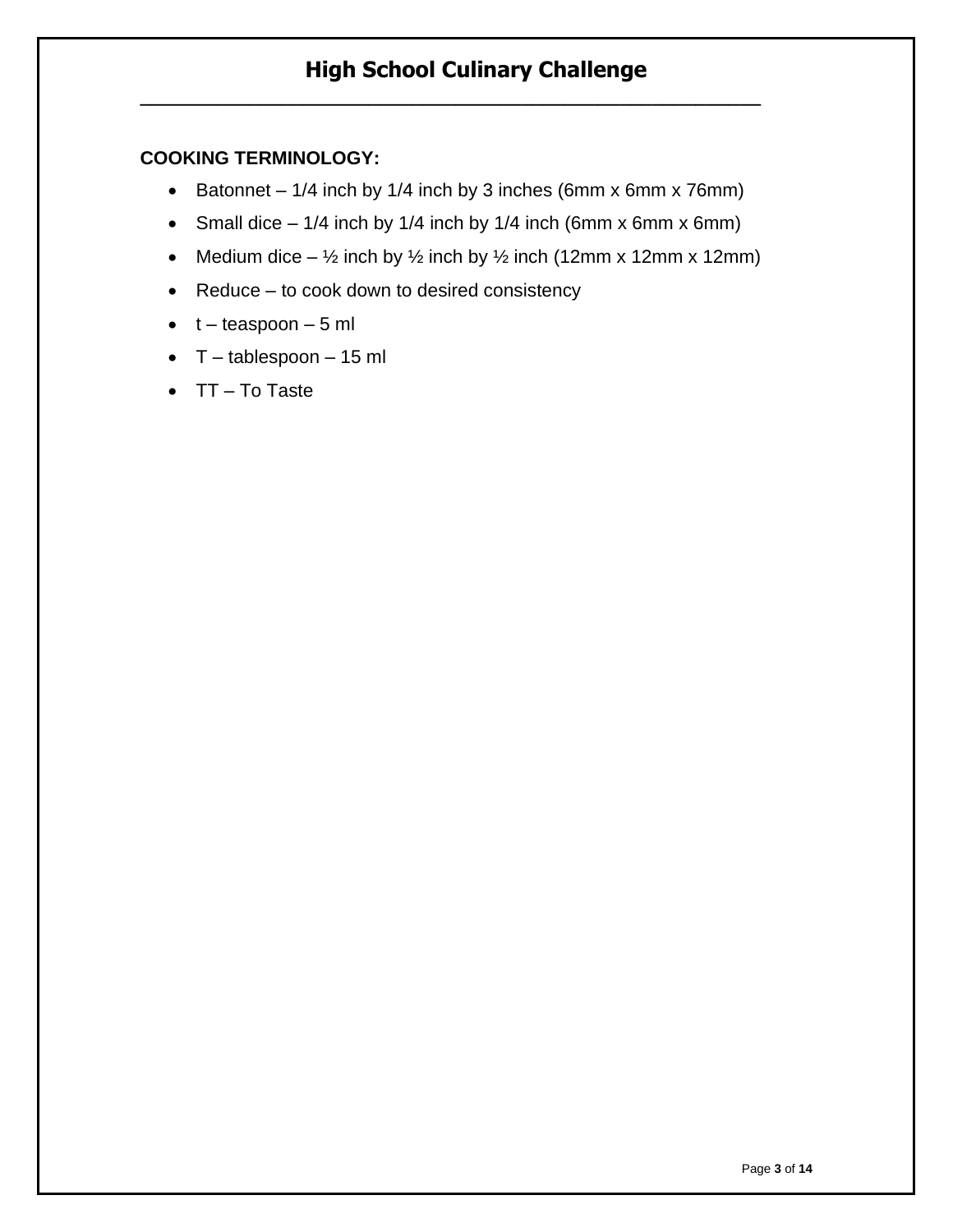**\_\_\_\_\_\_\_\_\_\_\_\_\_\_\_\_\_\_\_\_\_\_\_\_\_\_\_\_\_\_\_\_\_\_\_\_\_\_\_\_\_\_\_\_\_\_\_\_\_\_\_\_\_\_\_\_\_**

| (a) Tourné: 2 in. long $\times$ $\frac{3}{4}$ in. diameter, with 7 sides,<br>and flat-ended (5 cm $\times$ 2 cm).                                                            |
|------------------------------------------------------------------------------------------------------------------------------------------------------------------------------|
| (b) Large dice: $\frac{3}{4}$ in. $\times$ $\frac{3}{4}$ in. $\times$ $\frac{3}{4}$ in.<br>$(2 cm \times 2 cm \times 2 cm).$                                                 |
| (c) Medium dice: $1/2$ in. $\times$ $1/2$ in. $\times$ $1/2$ in.<br>$(12 \text{ mm} \times 12 \text{ mm} \times 12 \text{ mm}).$                                             |
| (d) Small dice: $1/4$ in. $\times$ $1/4$ in. $\times$ $1/4$ in.<br>$(6 \text{ mm} \times 6 \text{ mm} \times 6 \text{ mm}).$                                                 |
| (e) Brunoise (broon-wahz): $\frac{1}{8}$ in. $\times$ $\frac{1}{8}$ in. $\times$ $\frac{1}{8}$ in.<br>$(3 \text{ mm} \times 3 \text{ mm} \times 3 \text{ mm}).$              |
| (f) Fine brunoise: $1/16$ in. $\times$ $1/16$ in. $\times$ $1/16$ in.<br>$(1.5 \text{ mm} \times 1.5 \text{ mm} \times 1.5 \text{ mm}).$                                     |
| (g) Rondelle: round or bias-rond cuts,<br>varied diameter or thickness.                                                                                                      |
| (h) Paysanne: $1/2$ in. $\times$ $1/2$ in. $\times$ $1/8$ in.<br>(12 mm $\times$ 12 mm $\times$ 3 mm; round, square, or rectangular).                                        |
| (i) Lozenge: $1/2$ in. $\times$ $1/2$ in. $\times$ $1/8$ in.<br>(12 mm $\times$ 12 mm $\times$ 3 mm; diamond-shape).                                                         |
| (j) Fermière: irregular shape, varied diameter or thickness.                                                                                                                 |
| (k) Batonnet: $1/4$ in. $\times$ $1/4$ in. $\times$ 2 $1/2$ -3 in.<br>$(6 \text{ mm} \times 6 \text{ mm} \times 6 - 7.5 \text{ cm}).$                                        |
| (I) Julienne (or allumette potatoes): $\frac{1}{8}$ in. $\times$ $\frac{1}{8}$ in. $\times$ 2 $\frac{1}{2}$ in.<br>$(3 \text{ mm} \times 3 \text{ mm} \times 6 \text{ cm}).$ |
| (m) Fine julienne: 2 in. long $\times$ $1/16$ in. $\times$ $1/16$ in.<br>$(1.5 \text{ mm} \times 1.5 \text{ mm} \times 5 \text{ cm}).$                                       |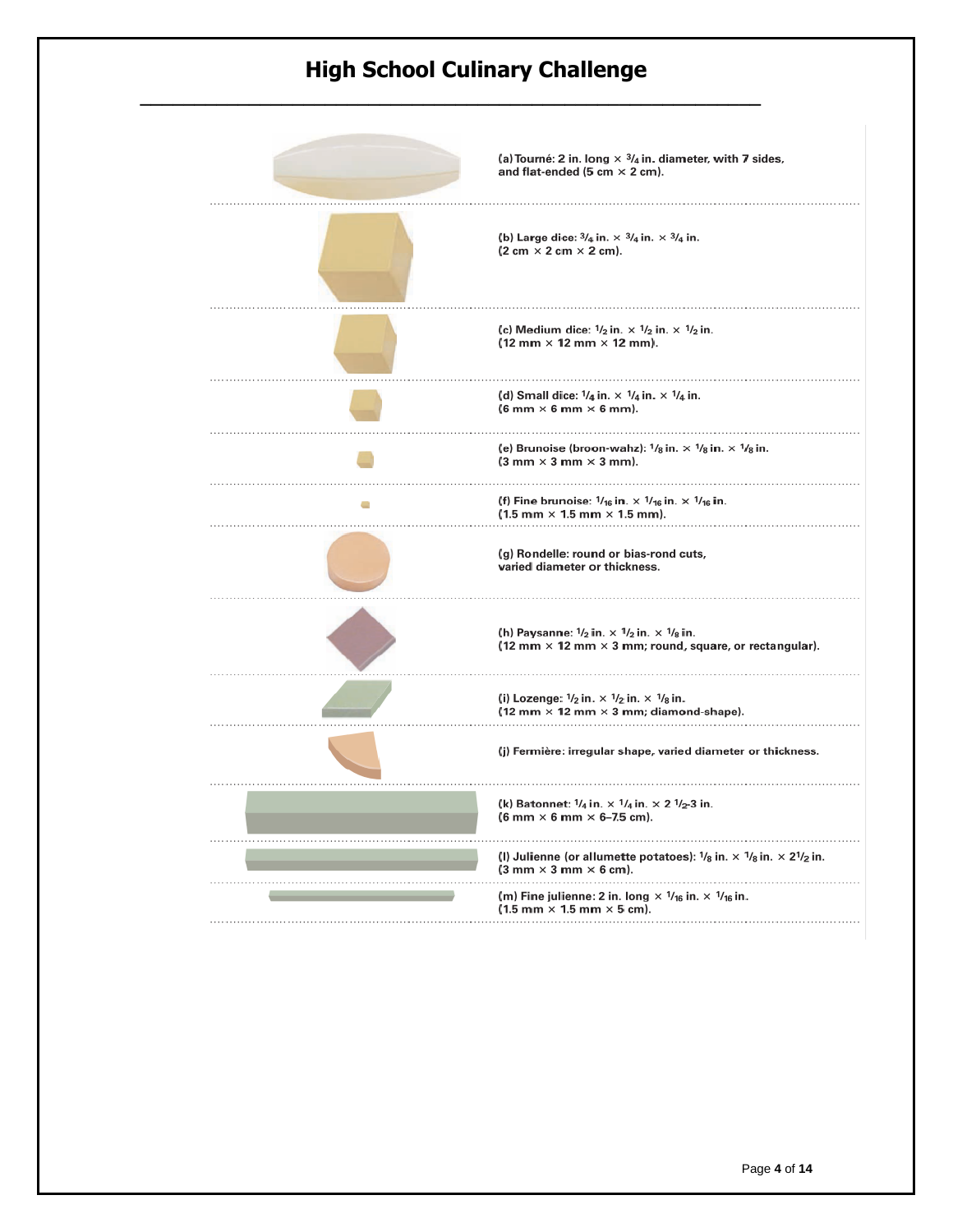**\_\_\_\_\_\_\_\_\_\_\_\_\_\_\_\_\_\_\_\_\_\_\_\_\_\_\_\_\_\_\_\_\_\_\_\_\_\_\_\_\_\_\_\_\_\_\_\_\_\_\_\_\_\_\_\_\_**

## **RECIPES**

Students a **MUST ADHERE** to specified portions and ingredients to ensure consistent results and equitable judging.

#### **Spinach and Ricotta Ravioli or Tortelini**

Portion size  $3 - 4$ " ravioli each or 9 tortellini

#### **For the Pasta use:**

4" Pre-made wonton wrappers

#### **Ricotta Filling**

| Ricotta                           | 375 ml    |
|-----------------------------------|-----------|
| <b>Grated Parmesan</b>            | $125$ ml  |
| Spinach, cooked (fresh or frozen) | 200 grams |
| Egg                               |           |
| Nutmeg                            | pinch     |
| Salt & pepper                     | TТ        |

- 1. For pasta, blanch fresh spinach in salted, boiling water for 1 minute. Drain and squeeze out excess moisture (if using frozen, thaw completely and squeeze out water). Place spinach in a food processor and puree until smooth.
- 2. Transfer to a mixing bowl and add remaining ingredients. Mix until combined.
- 3. To assemble, place enough wrappers on a flat surface to fill  $16 4$ " x  $4$ " ravioli. Fill each ravioli filled with 15 ml filling .Brush with water and top with remaining pasta. Press filling down a little, to spread it, then gently press pasta edges together, starting close to the filling and working outwards (to push out any air bubbles). Cut with a round, fluted cutter. Chill ravioli until ready to cook and serve.

For tortelini please see the link.<https://www.youtube.com/watch?v=WpfeeQU-lJU>

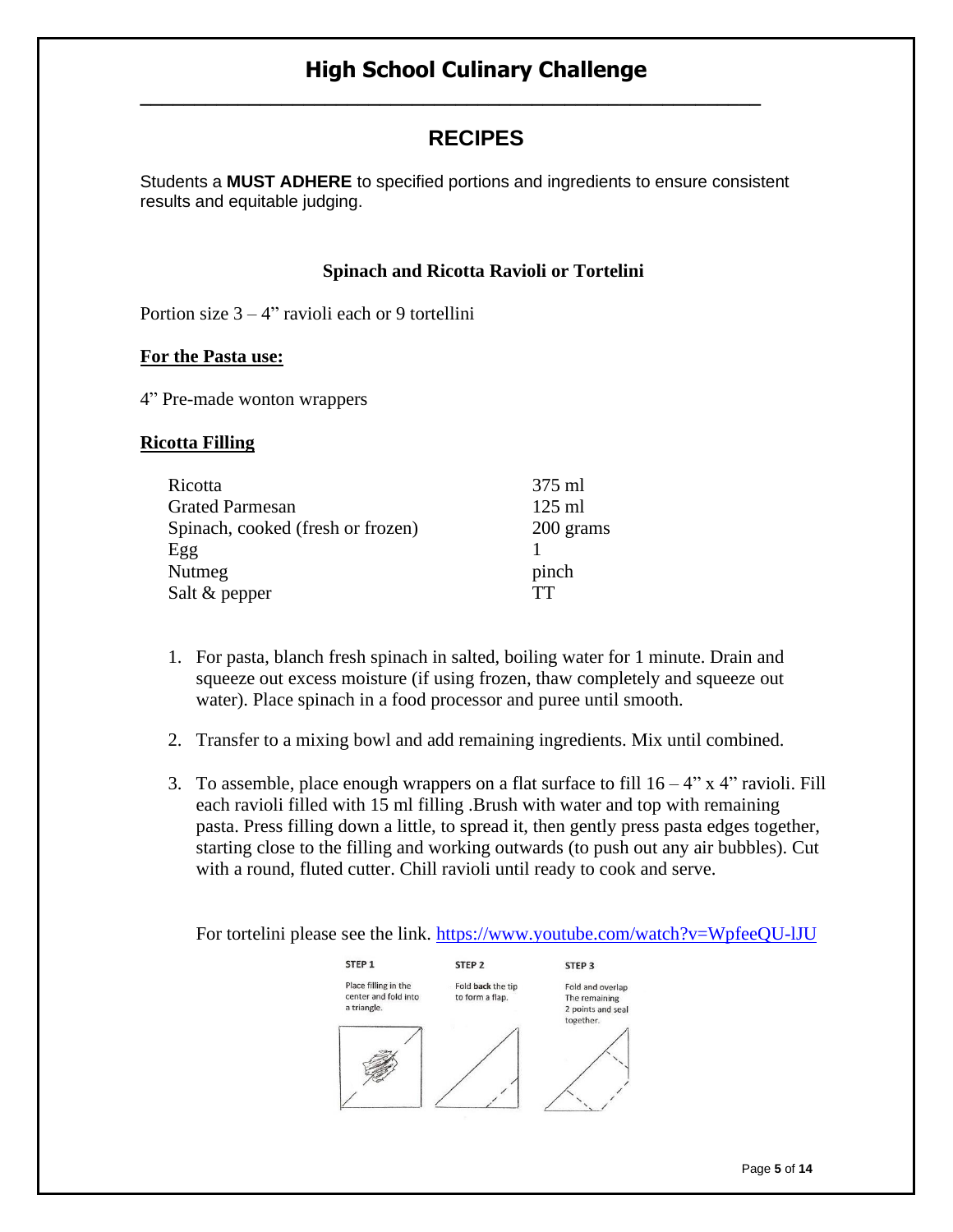**\_\_\_\_\_\_\_\_\_\_\_\_\_\_\_\_\_\_\_\_\_\_\_\_\_\_\_\_\_\_\_\_\_\_\_\_\_\_\_\_\_\_\_\_\_\_\_\_\_\_\_\_\_\_\_\_\_**

4. Bring a large pot of salted water to a boil and gently drop in pasta (4 at a time). Remove pasta with a slotted spoon and place into pan with butter and keep warm over medium-low. Place 125ml of mushroom sauce the bottom of the serving dish and transfer pasta on top sauce. Garnish with appropriate garnish and fine grated parmesan cheese.

## **Mushroom Sauce**

#### **Recipe Yield – 600 ml**

#### **Ingredients**

| White mirepoix:                             |                 |
|---------------------------------------------|-----------------|
| Onion                                       | 25g             |
| Leek                                        | 25g             |
| Celery                                      | 15 <sub>q</sub> |
| <b>Butter</b>                               | 30 <sub>g</sub> |
| Flour, all-purpose                          | 30 <sub>q</sub> |
| Chicken stock                               | 500ml           |
| Mushrooms, stems removed and retained       | 125g            |
| Sachet (Bay leaf, fresh thyme, peppercorns) | 1 each          |
| Cream, 35%                                  | 100 mL          |
| Salt and pepper                             |                 |

- 1. Sweat mirepoix in butter with mushroom stems. Do not brown.
- 2. Remove from heat, add flour, and return to moderate heat. Cook for 1 minute, stirring continuously. Remove from heat again.
- 3. Stir in chicken stock in 3 stages, bring to a boil and reduce to a simmer.
- 4. Add sachet and cook 30 45 minutes.
- 5. Strain the sauce into a clean pot and bring back to a boil.
- 6. Add sliced mushroom caps and return to a simmer for 10 minutes.
- 7. Add cream and adjust seasoning
- 8. Adjust consistency (thickness) of finished sauce if necessary.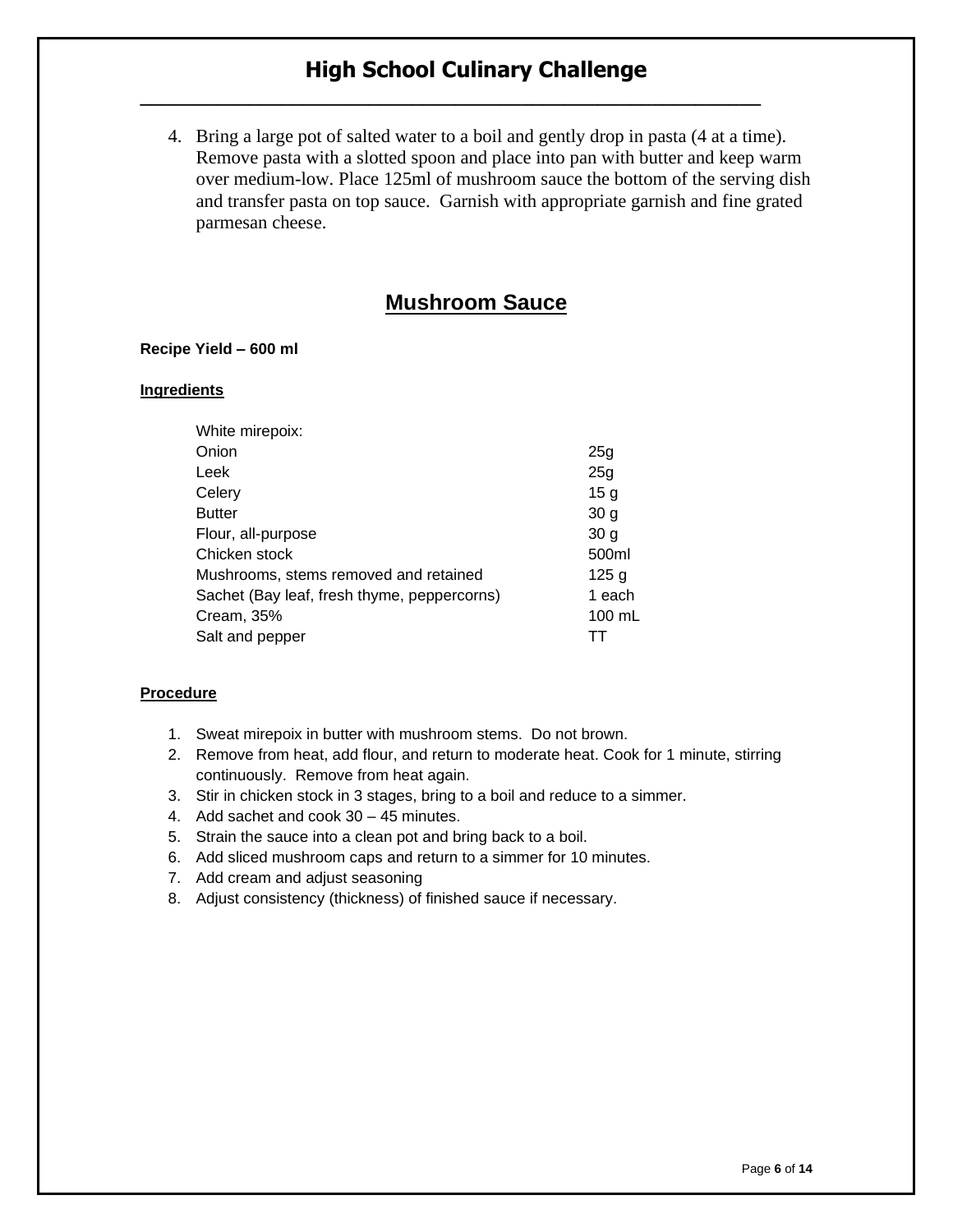### **Chicken Ballotine with Pan Gravy**

#### **Recipe Yield – 4**

#### **Ingredients**

|       | Chicken legs - Frenched (watch video) | 4                |
|-------|---------------------------------------|------------------|
|       | Salt and pepper                       | ТT               |
| Gravy |                                       |                  |
|       | Flour                                 | 250 <sub>g</sub> |
|       | Oil                                   | as needed        |
|       | Flour                                 | 50 <sub>g</sub>  |
|       | Onion, small dice                     | 125 <sub>g</sub> |
|       | Chicken stock                         | 750 mL           |

#### **Filling**

| Velouté, cold              | 250ml            |
|----------------------------|------------------|
| Onion, fine dice           | 50 <sub>g</sub>  |
| Celery, fine dice          | 25g              |
| Carrot, fine dice          | 25 <sub>q</sub>  |
| Thyme, fresh               | 1 sprig          |
| <b>Butter</b>              | 15 <sub>q</sub>  |
| Garlic, chopped            | 1 clove          |
| Wild Rice, cooked          | 1 cup            |
| Cremini Mushrooms, chopped | 100 <sub>q</sub> |

- 1. Cook the wild rice using the pasta method.
- 2. Melt the butter over low heat in a small saucepan.
- 3. Add in your onion, celery, and carrots. Cook until tender.
- 4. Add in your garlic, thyme and mushrooms and continue to cook until the mushrooms are soft.
- 5. Remove from the heat and cool.
- 6. Mix in your cooked wild rice and cold velouté.
- 7. Season with salt and pepper.
- 8. Use the filling to stuff your deboned chicken leg.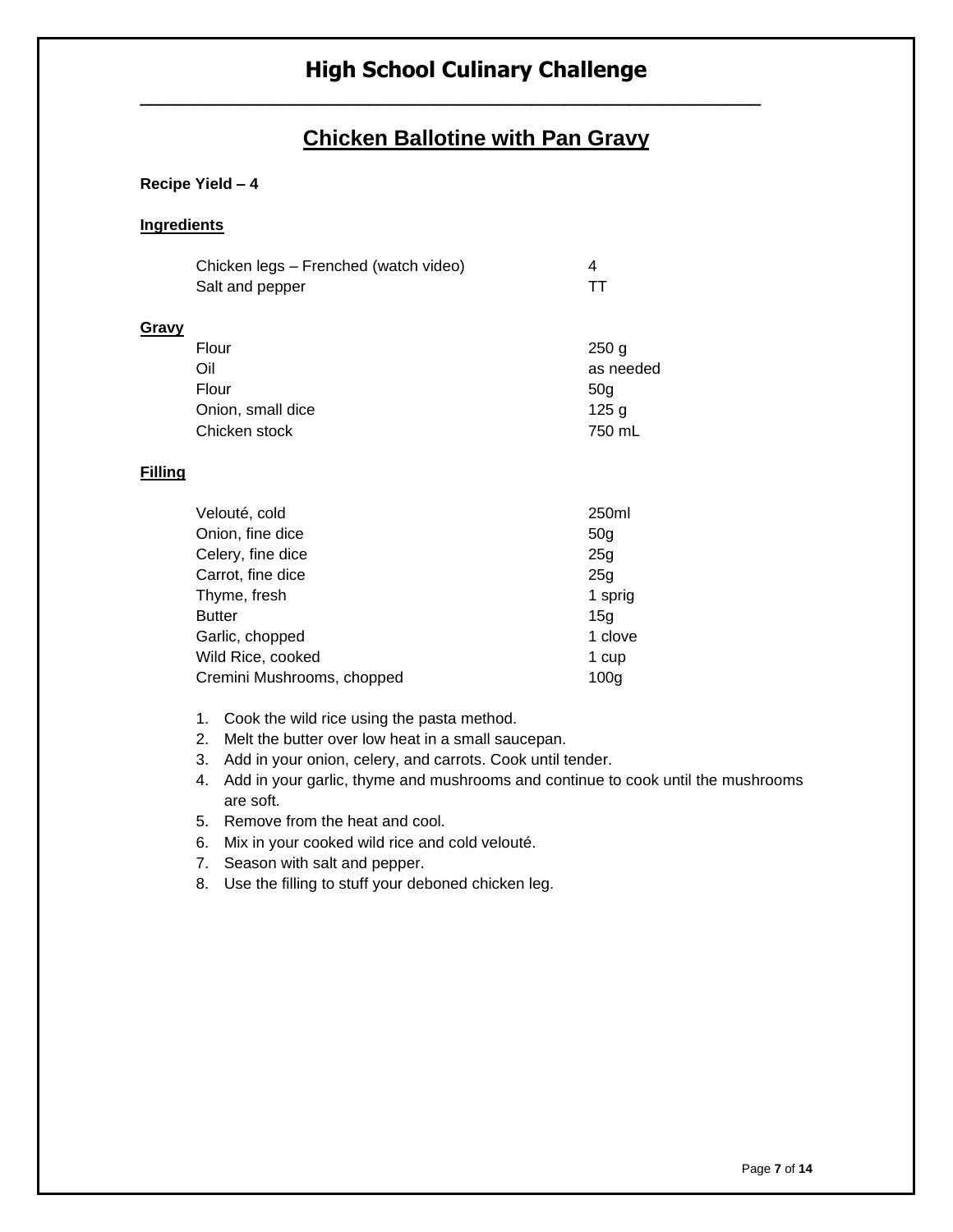**\_\_\_\_\_\_\_\_\_\_\_\_\_\_\_\_\_\_\_\_\_\_\_\_\_\_\_\_\_\_\_\_\_\_\_\_\_\_\_\_\_\_\_\_\_\_\_\_\_\_\_\_\_\_\_\_\_**

#### **Velouté**

| <b>Butter</b>         | 30 <sub>q</sub> |
|-----------------------|-----------------|
| Flour                 | 30a             |
| Chicken Stock         | 325ml           |
| Salt and White Pepper | TT.             |

- 1. Heat the clarified butter in a heavy saucepot over low heat. Add mirepoix and sweat the vegetables without browning them.
- 2. Add flour and make a blond roux. Cool roux slightly.
- 3. Gradually add the stock to the roux, beating constantly. Bring to a boil, stirring constantly. Reduce heat to a simmer.
- 4. Cook for 15 minutes.
- 5. Season with salt and pepper to taste and cool.

- 1. Debone the thigh portion of the chicken leg and French the leg portion. Watch the video below and stop at 3:00 minutes. This is the point of where you will stuff your chicken. <https://www.youtube.com/watch?v=FDgIjAqeVYQ>
- 2. Stuff with the wild rice stuffing and form into shape.
- 3. Chill the chicken legs for a half hour.
- 4. Season the chicken with salt and pepper.
- 5. Pan-fry the chicken in 1 cm of oil turning so it cooks evenly. Remove the chicken when well browned. Transfer to an oven safe dish and finish cooking in the oven.
- 6. To make the gravy, pour off all but 50 mL of oil from the pan, carefully reserving the fond.
- 7. Add the diced onions and sauté until translucent.
- 8. Add 50 g of flour and cook to make a blonde roux.
- 9. Whisk in the stock and simmer approximately 15 minutes.
- 10. Strain through a cheese cloth and adjust the seasonings.
- 11. Serve one frenched chicken ballotine per person with the gravy underneath.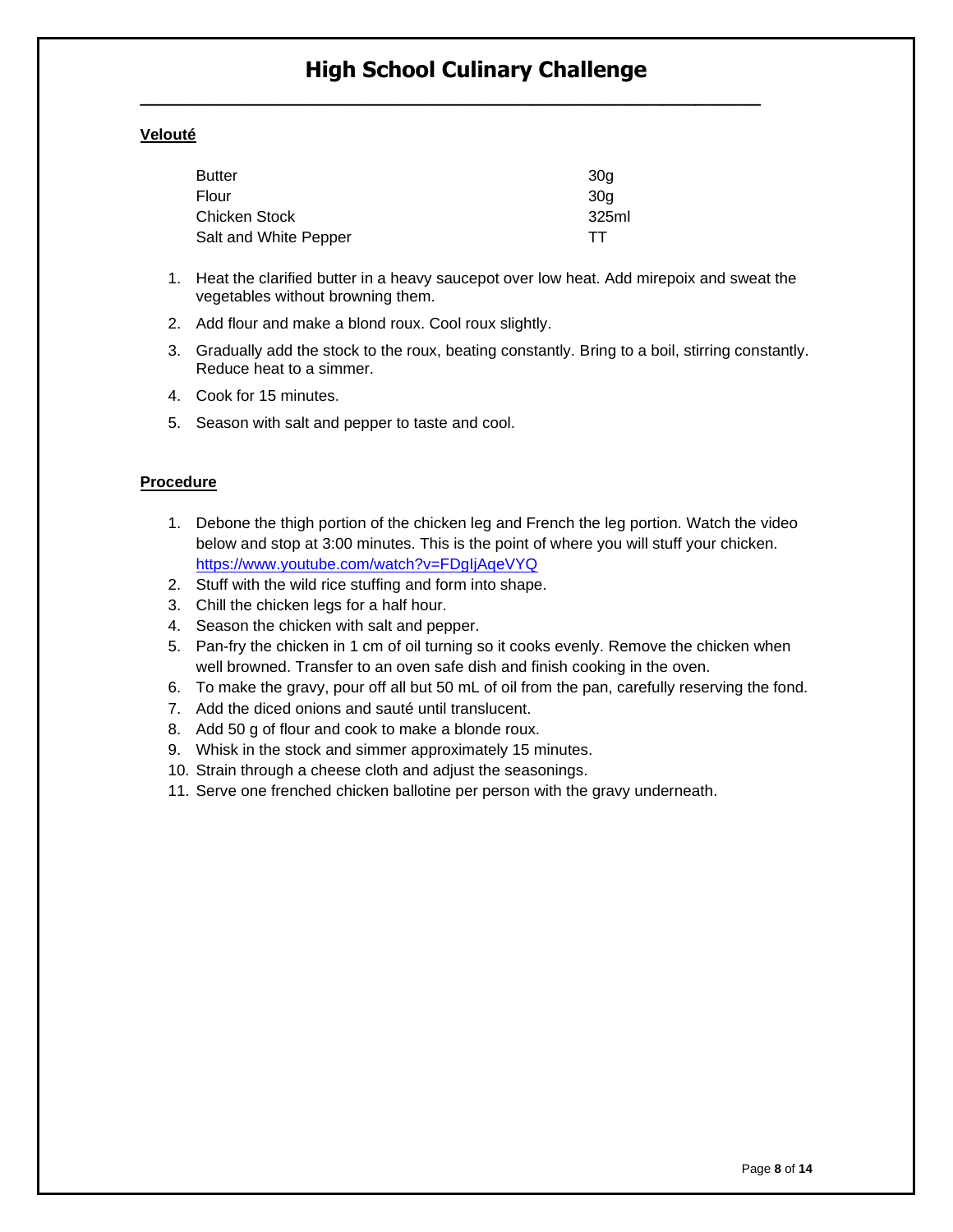## **Duchesse Potatoes**

#### **Recipe Yield – 6**

#### **Ingredients**

| Potatoes, Russet | 750a |
|------------------|------|
| Butter, melted   | 50a  |
| Egg Yolks,       |      |
| Salt & Pepper    | TТ   |
| Nutmeg           | TТ   |

- 1. Simmer the potatoes in water until tender. Drain and transfer to a lined baking sheet and let dry in an oven several minutes.
- 2. Pass the potatoes through a food mill or ricer.
- 3. Add butter and mix to a smooth paste. Season to taste with salt, pepper, and just a little nutmeg (the potatoes should not taste strongly of nutmeg).
- 4. If the potatoes are very moist, stir over a low flame to stiffen. They must be much stiffer than mashed potatoes
- 5. Add the egg yolks (off the heat) and beat until smooth.
- 6. Put the mixture in a pastry bag with a star tip and pipe out into cone shaped spiral mounds.
- 7. Brush lightly with egg wash.
- 8. Place potatoes in hot oven (400° 425°F) until lightly browned.

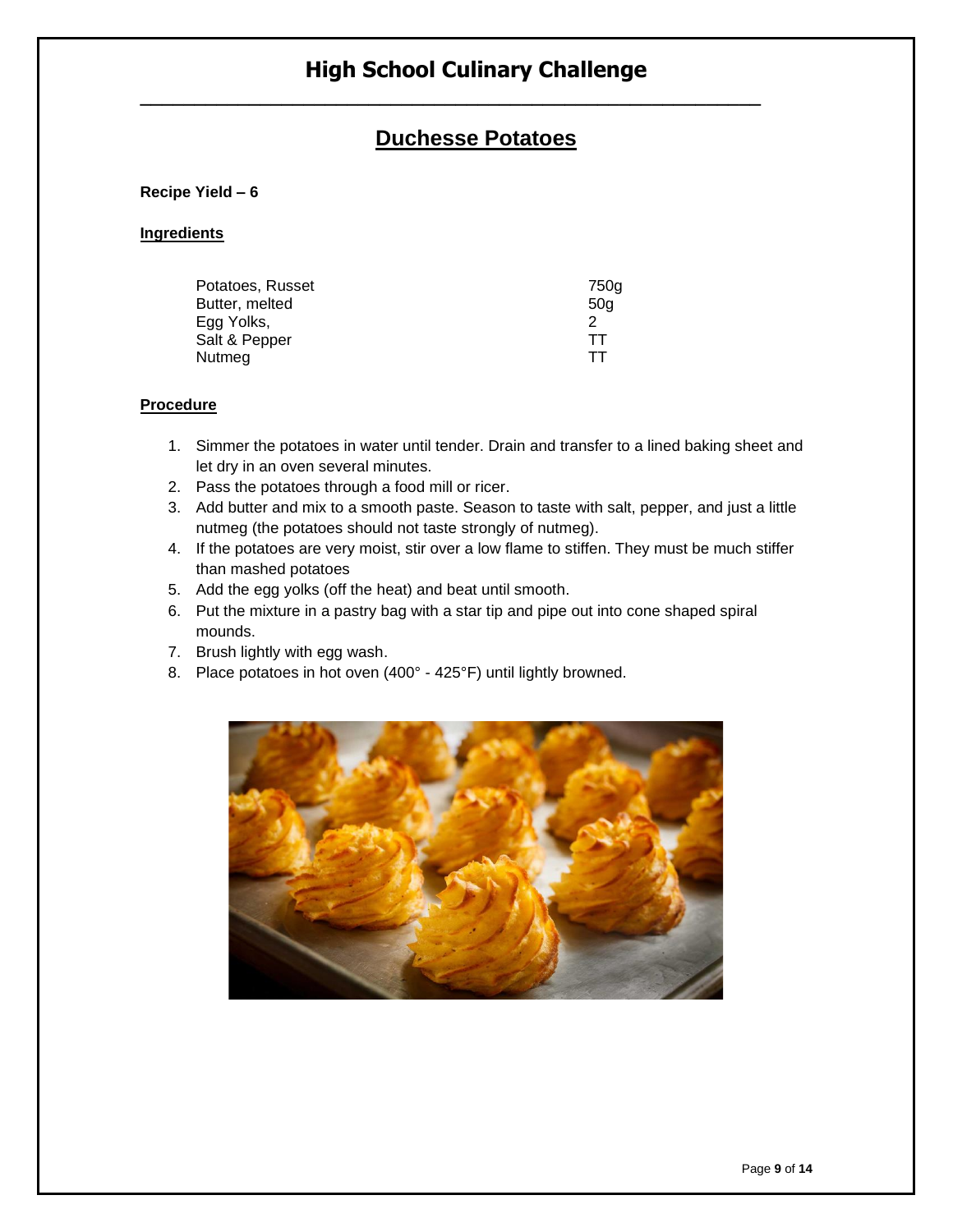## **Bouquetiere of Vegetables**

#### **Recipe Yield – 4 portions**

#### **Ingredients**

| Cauliflower florets | 12 each or as desired |
|---------------------|-----------------------|
| Green beans         | 12 each or as desired |
| Carrot Batonnet     | 12 each or as desired |
| <b>Butter</b>       | as needed             |
| Salt and pepper     | TT                    |

- 1. Wash, peel, trim and cut the vegetables into uniform shapes and sizes.
- 2. Bring and adequate amount of water to a boil. The liquid should cover the vegetables and they should be able to move freely without overcrowding.
- 3. Add the vegetables to the boiling liquid. If more than one vegetable is to be cooked and they have different cooking times, they should be cooked separately to ensure that all are cooked to the proper doneness. The pot may be covered if cooking white, red or yellow vegetables. Do not cover the pot when boiling green vegetables. When cooking vegetables of different colors always work from lightest colour to darkest colour.
- 4. Cook the vegetables to the desired doneness.
- 5. Remove the vegetables from the boiling water with a slotted spoon, a spider, or drain through a colander.
- 6. Refresh / shock the vegetables in ice water, drain and refrigerate until needed.
- 7. Finish the vegetables as desired for service.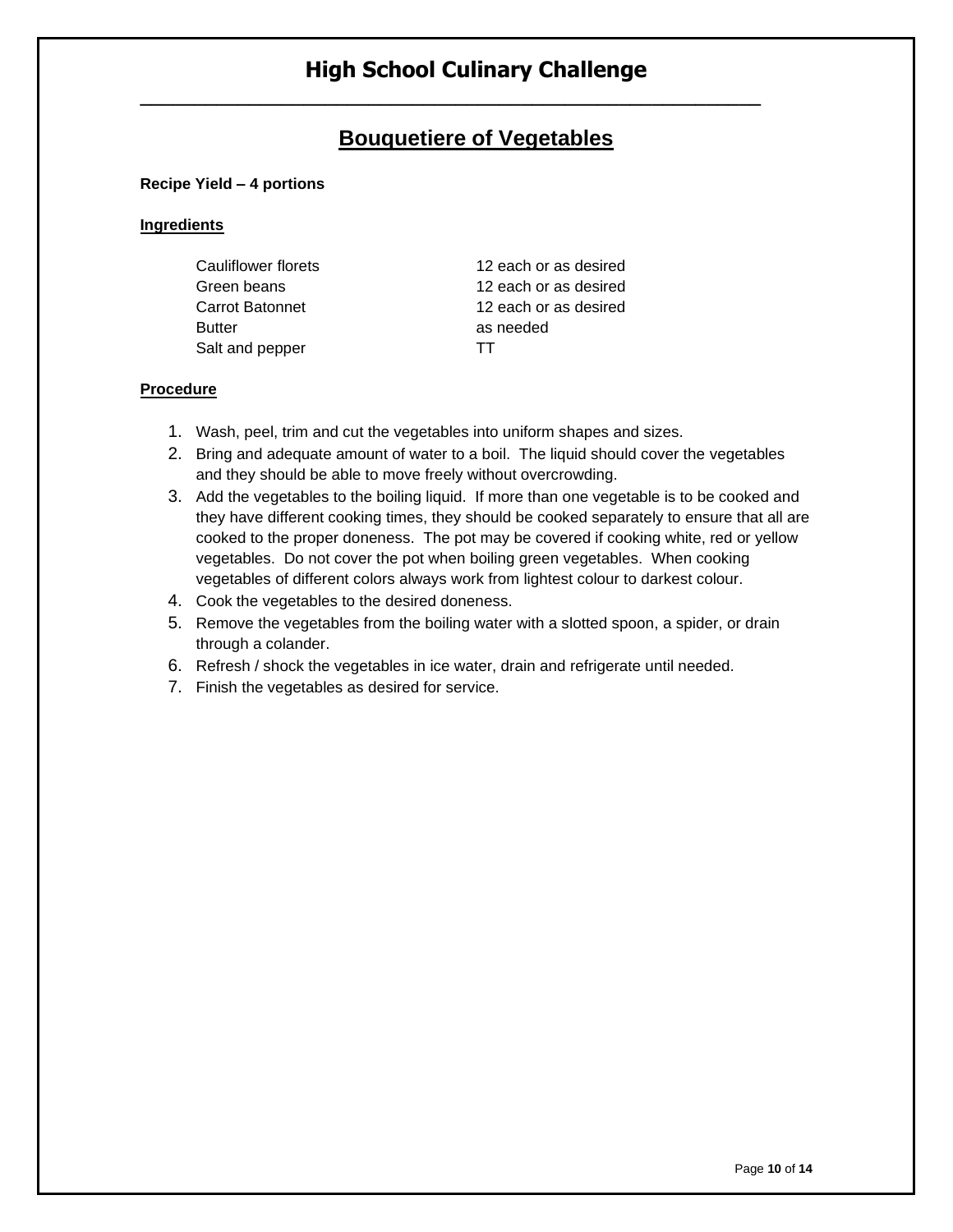## **Basic Sponge Cake**

#### **Recipe Yield – 1 10"Cake**

#### **Ingredients**

| Large Eggs                          | 2               |
|-------------------------------------|-----------------|
| Butter, unsalted - Room Temperature | 113g            |
| Sugar                               | 350g            |
| A.P. flour                          | 310g            |
| Cocoa powder                        | 40g             |
| Sour Cream                          | 120g            |
| Baking soda                         | 12 <sub>g</sub> |
| Hot water                           | 250g            |
| Salt                                | 1 <sub>g</sub>  |
| Vanilla                             | 1g              |

#### **Procedure**

- 1. Cream butter and sugar in mixer with paddle.
- 2. Add eggs and continue to beat. Scrape mixer down well.
- 3. Add in sour cream and salt. Continue to mix until well incorporated.
- 4. Add in dry ingredients and water alternately and mix until just combined.
- 5. Bake at 350\*F for 40 45 minutes or until a toothpick inserted in the middle comes out clean.

## **Raspberry Coulis**

#### **Recipe Yield – 4 portions**

#### **Ingredients**

| Raspberries | 200 <sub>g</sub> |
|-------------|------------------|
| Sugar       | 100 <sub>g</sub> |
| Water       | 40a              |
| Lemon Juice | 15a              |

#### **Method**

- 1. Puree the fruit in a blender or food processor. Pass through a fine sieve or chinois.
- 2. Warm the fruit puree in a saucepan.
- 3. Separately, make a syrup of the sugar and water and boil to 220\*F. Mix into fruit puree.
- 4. Return to a boil, strain, and mix in the juice.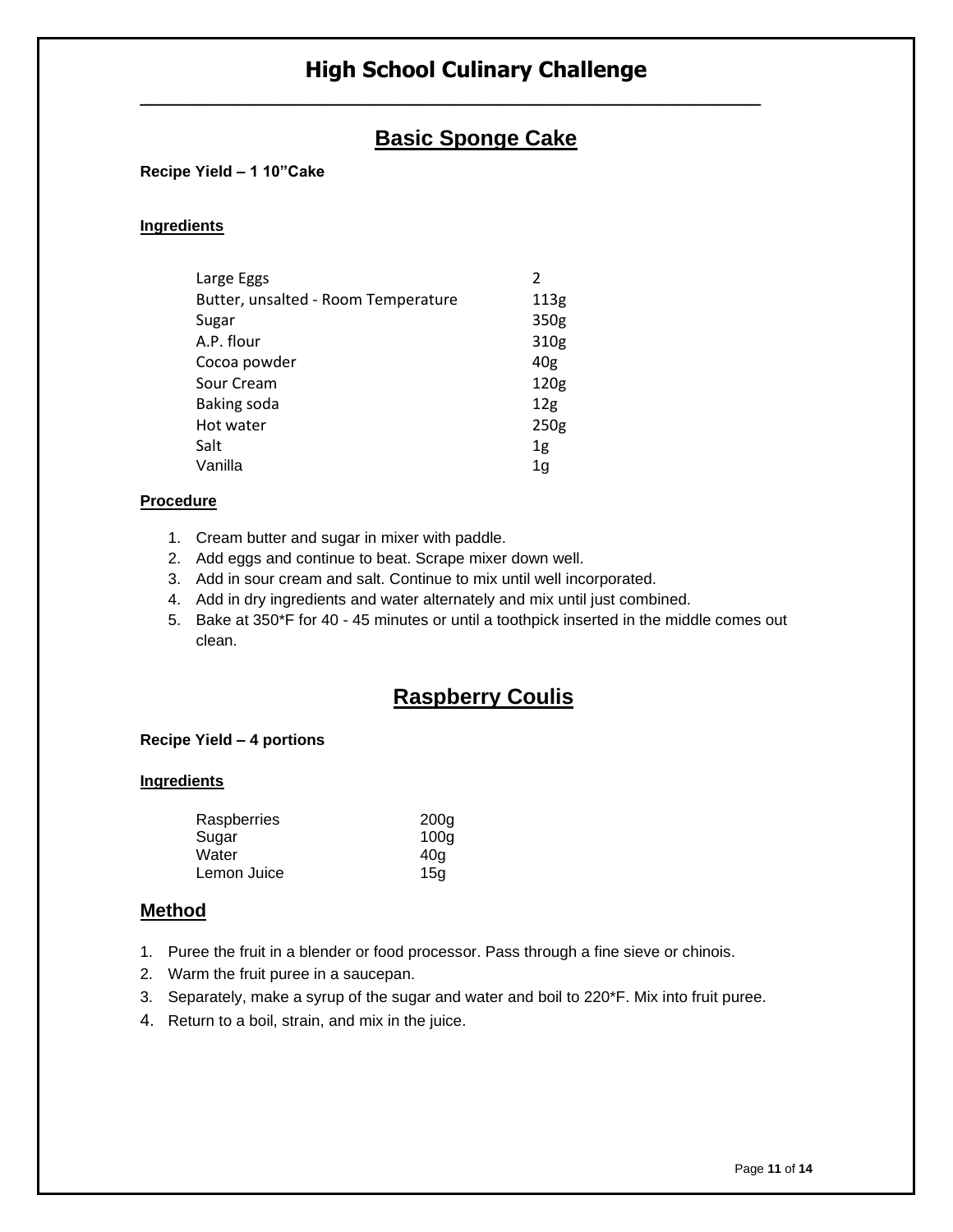**\_\_\_\_\_\_\_\_\_\_\_\_\_\_\_\_\_\_\_\_\_\_\_\_\_\_\_\_\_\_\_\_\_\_\_\_\_\_\_\_\_\_\_\_\_\_\_\_\_\_\_\_\_\_\_\_\_**

## **Chantilly Cream**

#### **Recipe Yield – 4 portions**

#### **Ingredients**

| Whipping cream, cold | 250 ml |
|----------------------|--------|
| lcing sugar          | 30 ml  |
| Vanilla              | 3 ml   |

#### **Method**

- 1. Add all the ingredients in a metal or china bowl.
- 2. Beat until thick and fluffy, taking care not to over beat.

## **Caramel Sauce**

#### **Recipe Yield – 4 portions**

#### **Ingredients**

| Whipping cream             | 160 ml         |
|----------------------------|----------------|
| Sugar                      | 160 ml         |
| Water                      | 30 ml          |
| Honey                      | 5 <sub>m</sub> |
| Butter, unsalted, softened | 30 ml          |
| Vanilla extract            | 3 ml           |

#### **Method**

- 1. Bring the cream to a boil in a small saucepan over medium heat.
- 2. Cook the sugar, water, and honey in a small heavy-duty saucepan over high heat until the mixture comes to a boil. Brush around the inside of the pan with a damp pastry brush at the point where the sugar syrup meets the sides of the pan. Do this twice during the cooking process to prevent the sugar from crystallizing.
- 3. Cook the mixture over high heat, without stirring, until it turns amber-colored, 6 - 8 minutes.
- 4. Lower the heat to medium and slowly add the hot cream to the sugar mixture while stirring constantly. The cream will bubble and foam. Continue stirring to make sure there are no lumps.
- 5. Remove the saucepan from the heat and stir in the butter until it is completely melted. Stir in the vanilla.
- 6. Transfer the caramel sauce to a bowl, cover tightly with plastic wrap, cool slightly, and serve warm.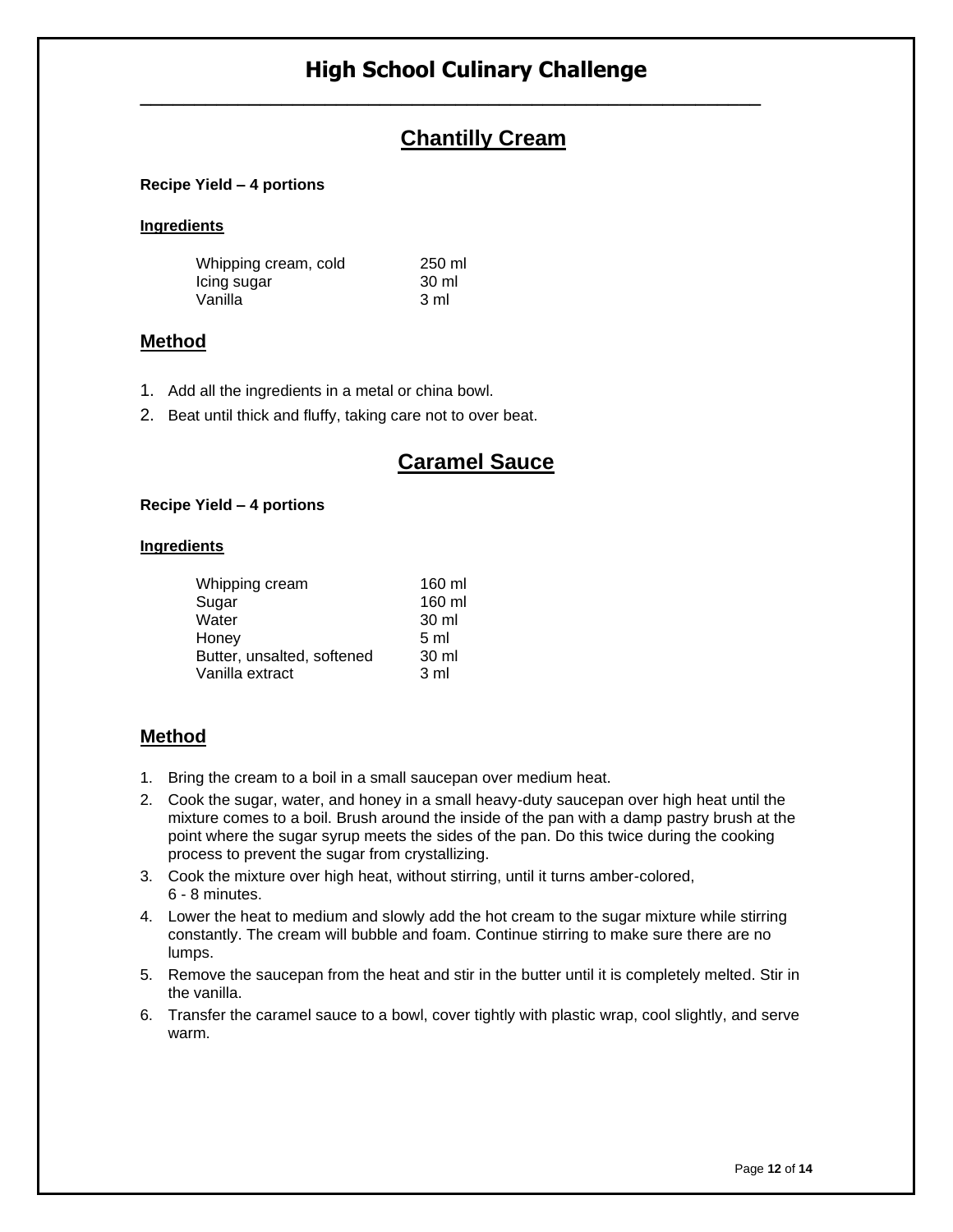**\_\_\_\_\_\_\_\_\_\_\_\_\_\_\_\_\_\_\_\_\_\_\_\_\_\_\_\_\_\_\_\_\_\_\_\_\_\_\_\_\_\_\_\_\_\_\_\_\_\_\_\_\_\_\_\_\_**

#### **Notes**

- 1. Cake portion is not to exceed 3" x 3" approx...
- 2. Raspberry sauce portion is approximately 45 ml.
- 3. Chantilly cream should be piped decoratively.
- 4. Caramel sauce is to be applied from a plastic bottle with tip or piping bag.
- 5. You may use additional garnish as desired.

## **Marking Criteria**

#### **SECTION A - KITCHEN ORGANIZATION**

#### **Organization/Worksheet**

Submit a neat & orderly typed work plan that outlines the time organization of your dish. As a rule, the work plan must demonstrate efficient and practical production procedures.

#### **Safety/Sanitation**

Maintains high level of sanitation & safety in the preparation and processing of foods. Temperature control is of ultimate consideration. Practice "clean as you go" work ethic. Demonstrates safe usage of knives, small wares and equipment. (This is an expectation and will not be graded).

#### **SECTION B - COOKING COMPETENCIES**

#### **Doneness**

Products are cooked to industry standards. Proteins, vegetables, fruit, starches are not overdone or underdone. Items are of texture and flavours established through correct cooking times and temperatures. You will be required to submit close-up photos of your dish.

#### **Technical Skills**

Accuracy of slicing, dicing, piping, portioning, consistency of sauces, soups, gastronomically correct interpretation of cooking methods, professional degree of "finishing", enhancement of consistency, colour and flavour, proficient cooking skills.

#### **SECTION C – ADVERTISING & MARKETING**